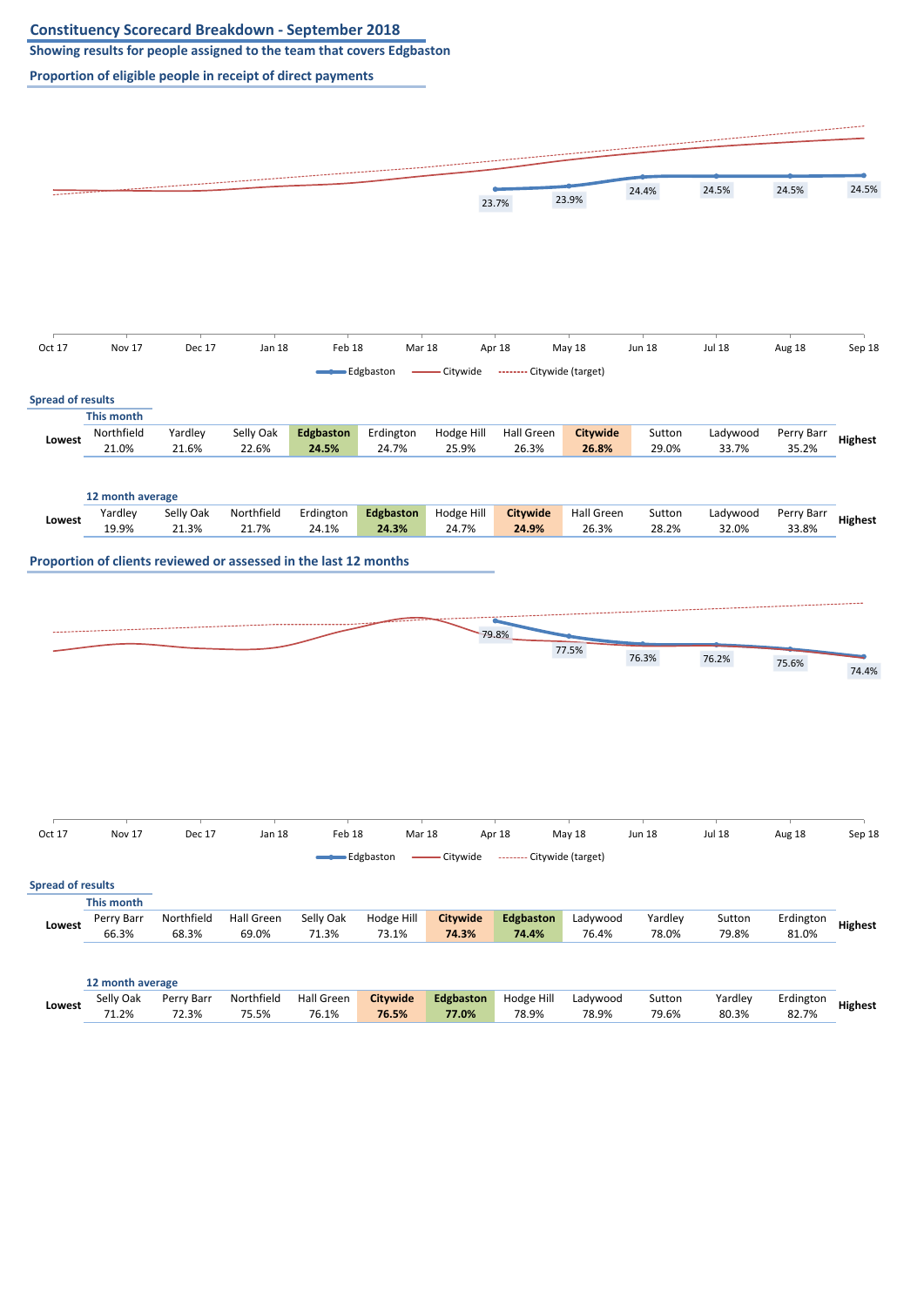**Showing results for people assigned to the team that covers Edgbaston**

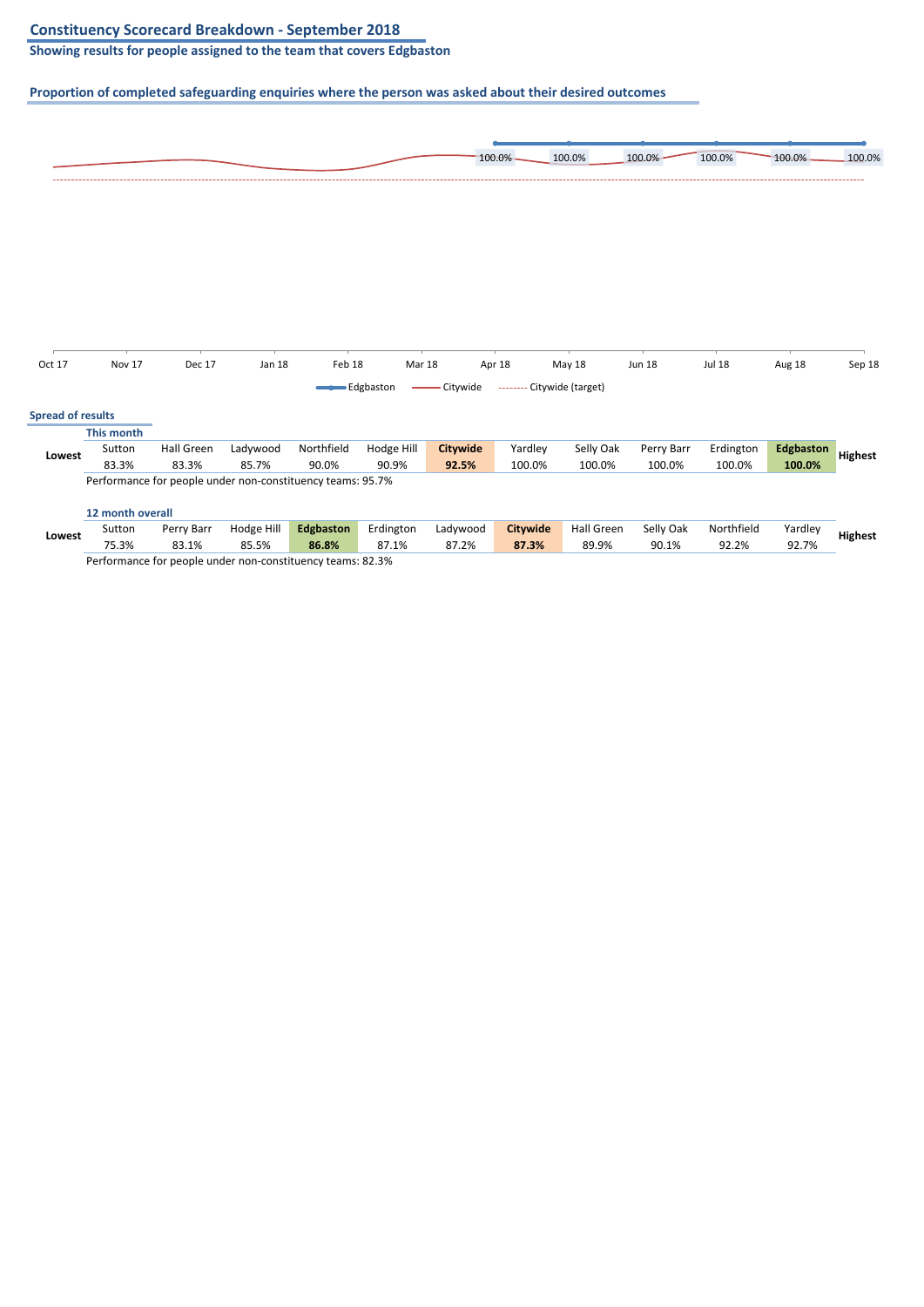**Showing results for people assigned to the team that covers Erdington**

![](_page_2_Figure_3.jpeg)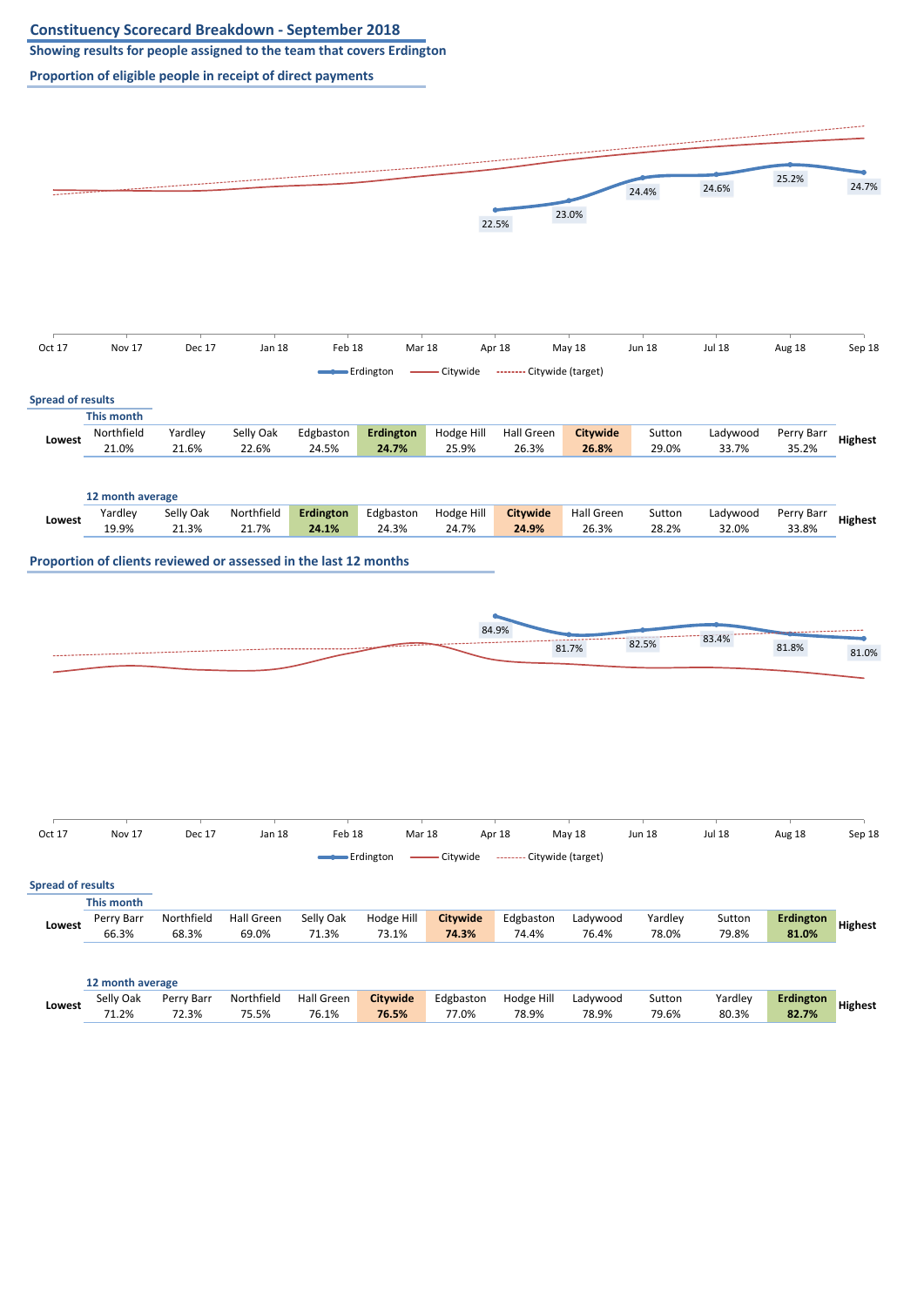**Showing results for people assigned to the team that covers Erdington**

![](_page_3_Figure_3.jpeg)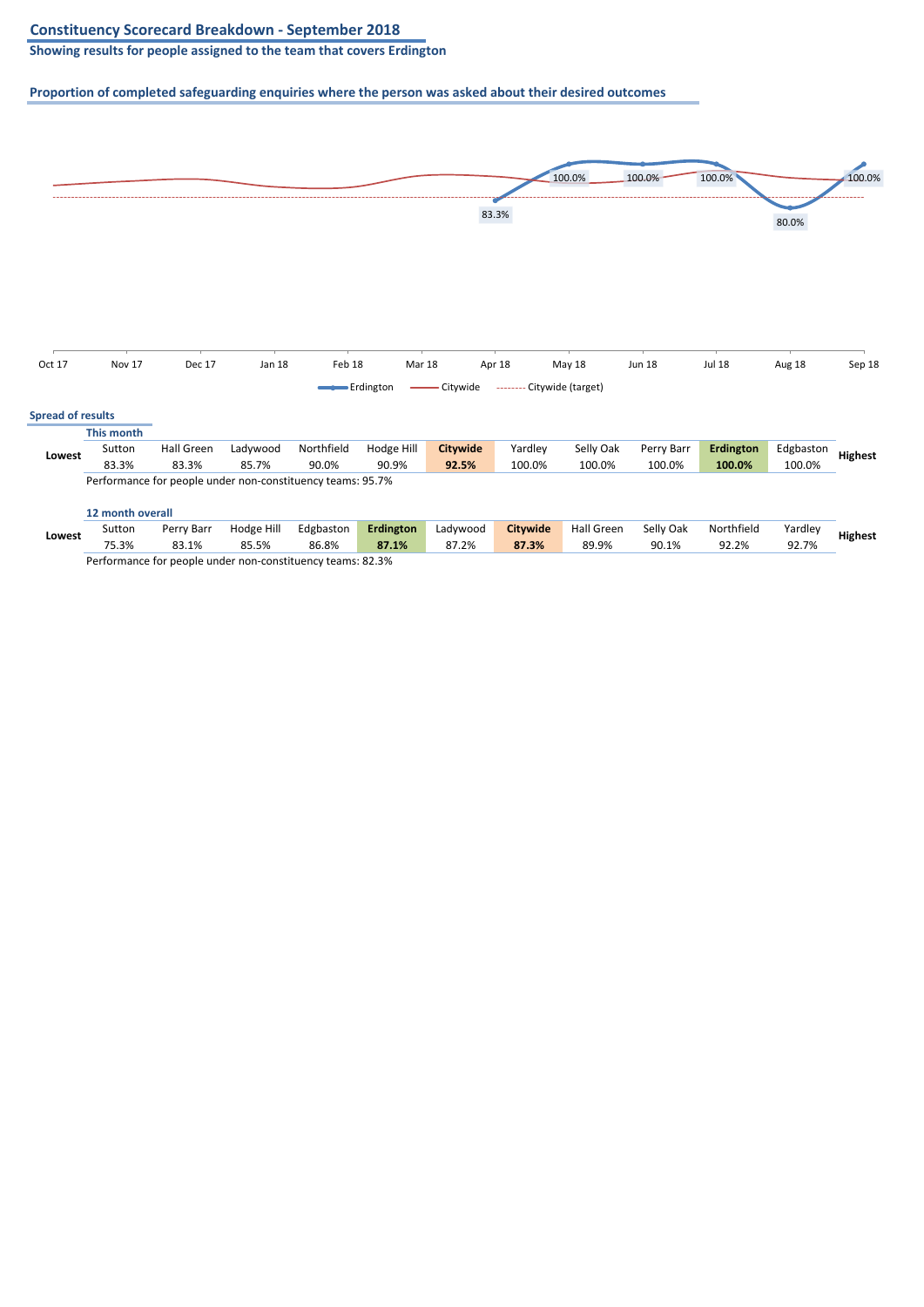**Showing results for people assigned to the team that covers Hall Green**

![](_page_4_Figure_3.jpeg)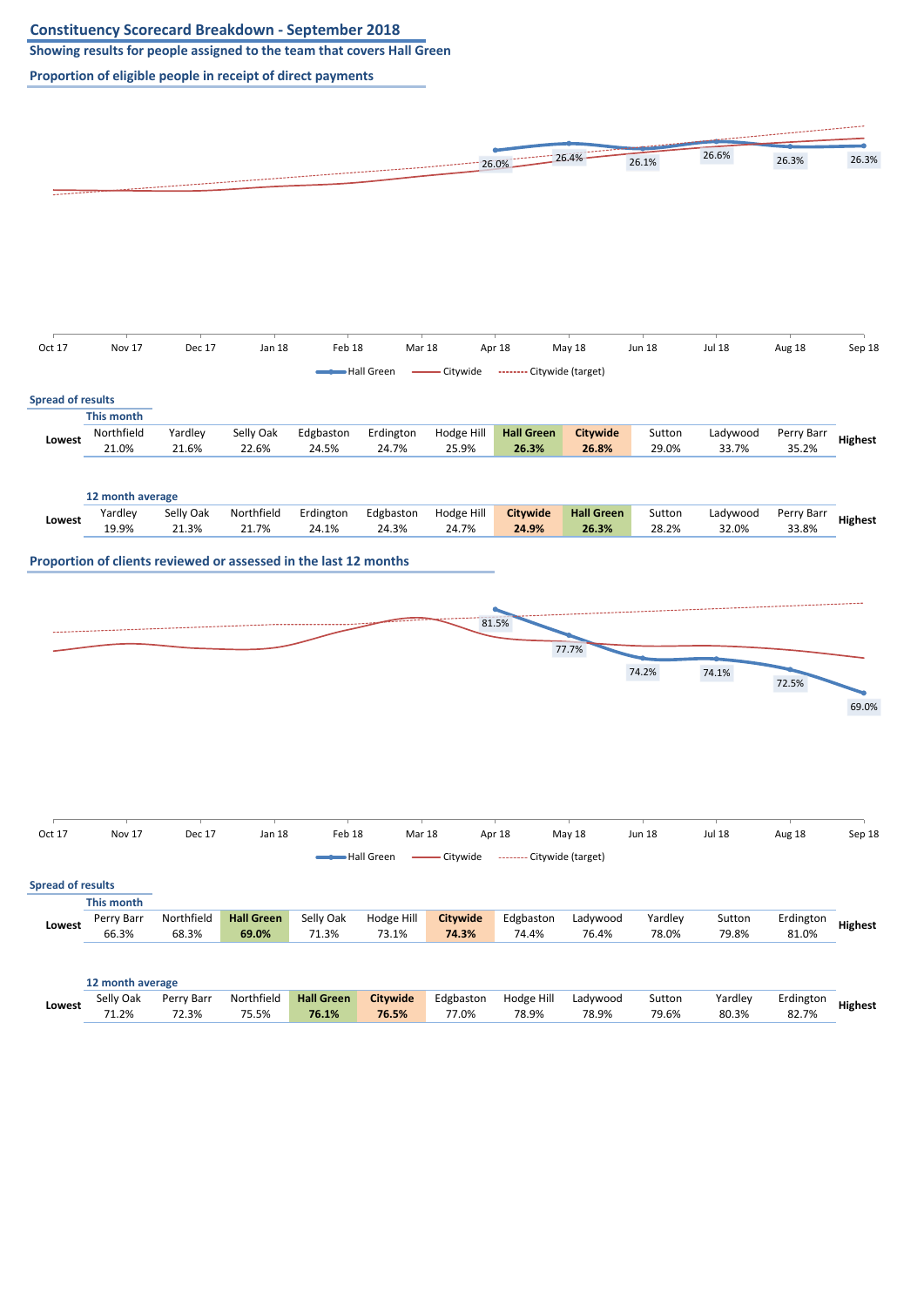**Showing results for people assigned to the team that covers Hall Green**

![](_page_5_Figure_3.jpeg)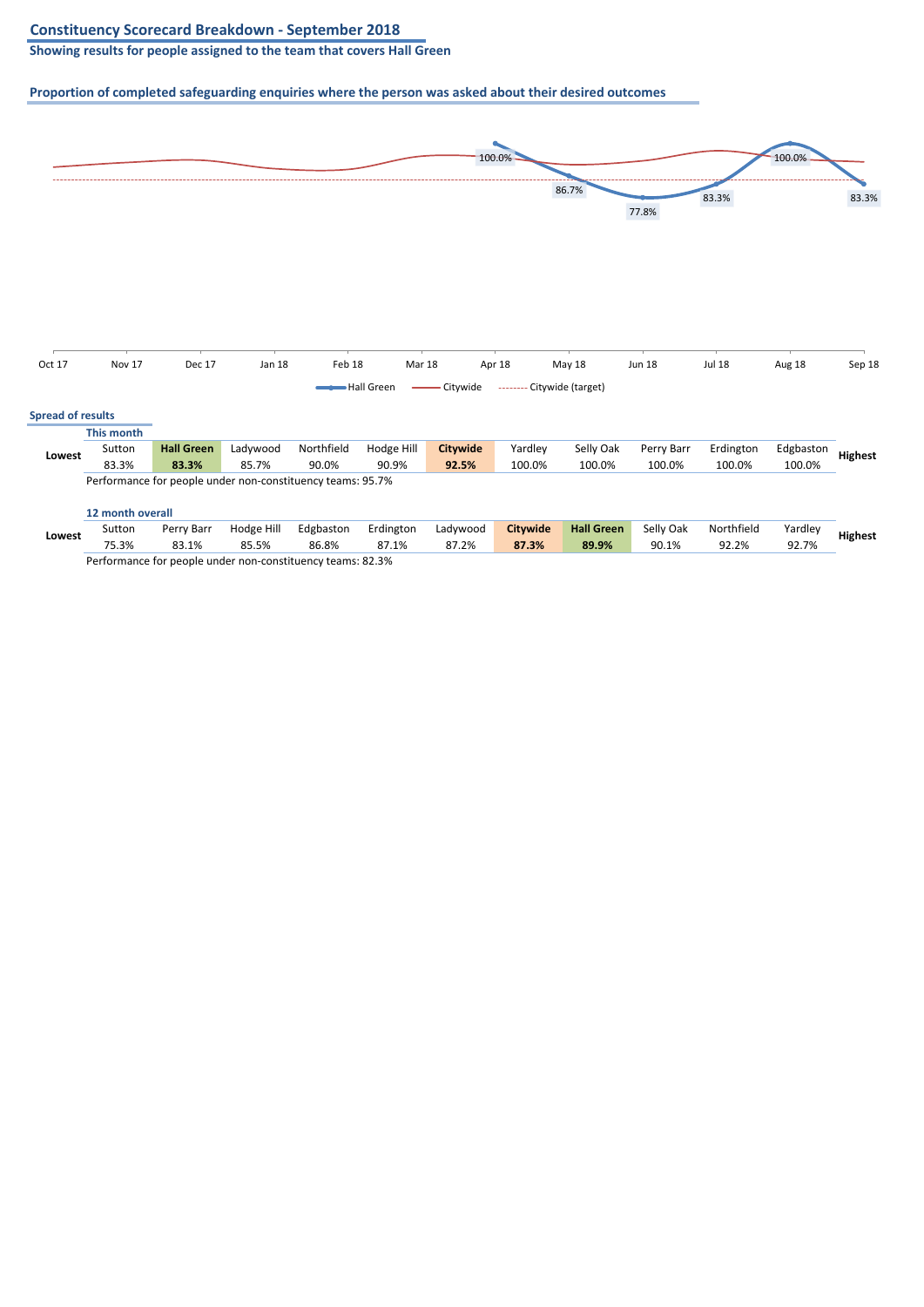**Showing results for people assigned to the team that covers Hodge Hill**

![](_page_6_Figure_3.jpeg)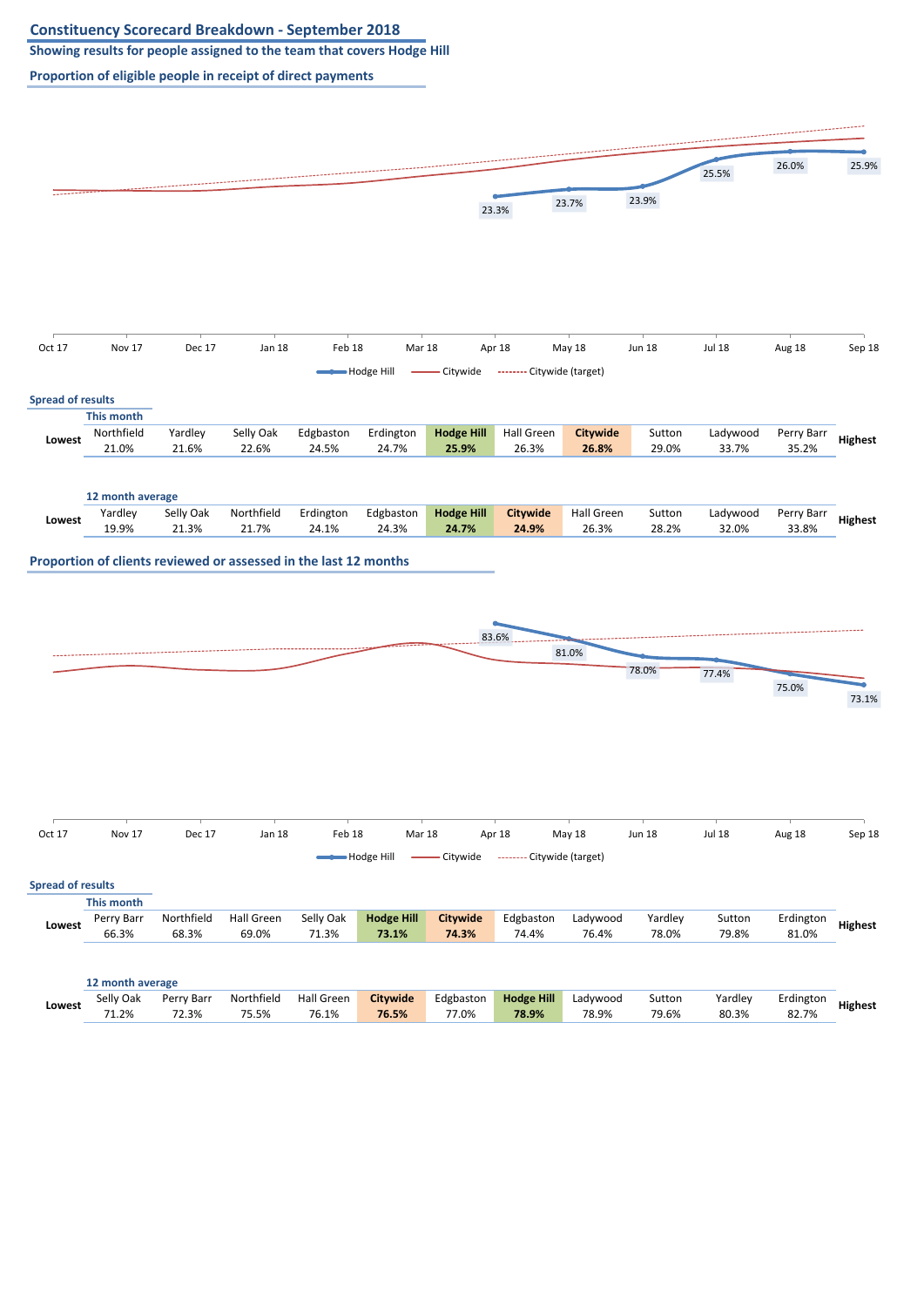**Showing results for people assigned to the team that covers Hodge Hill**

![](_page_7_Figure_3.jpeg)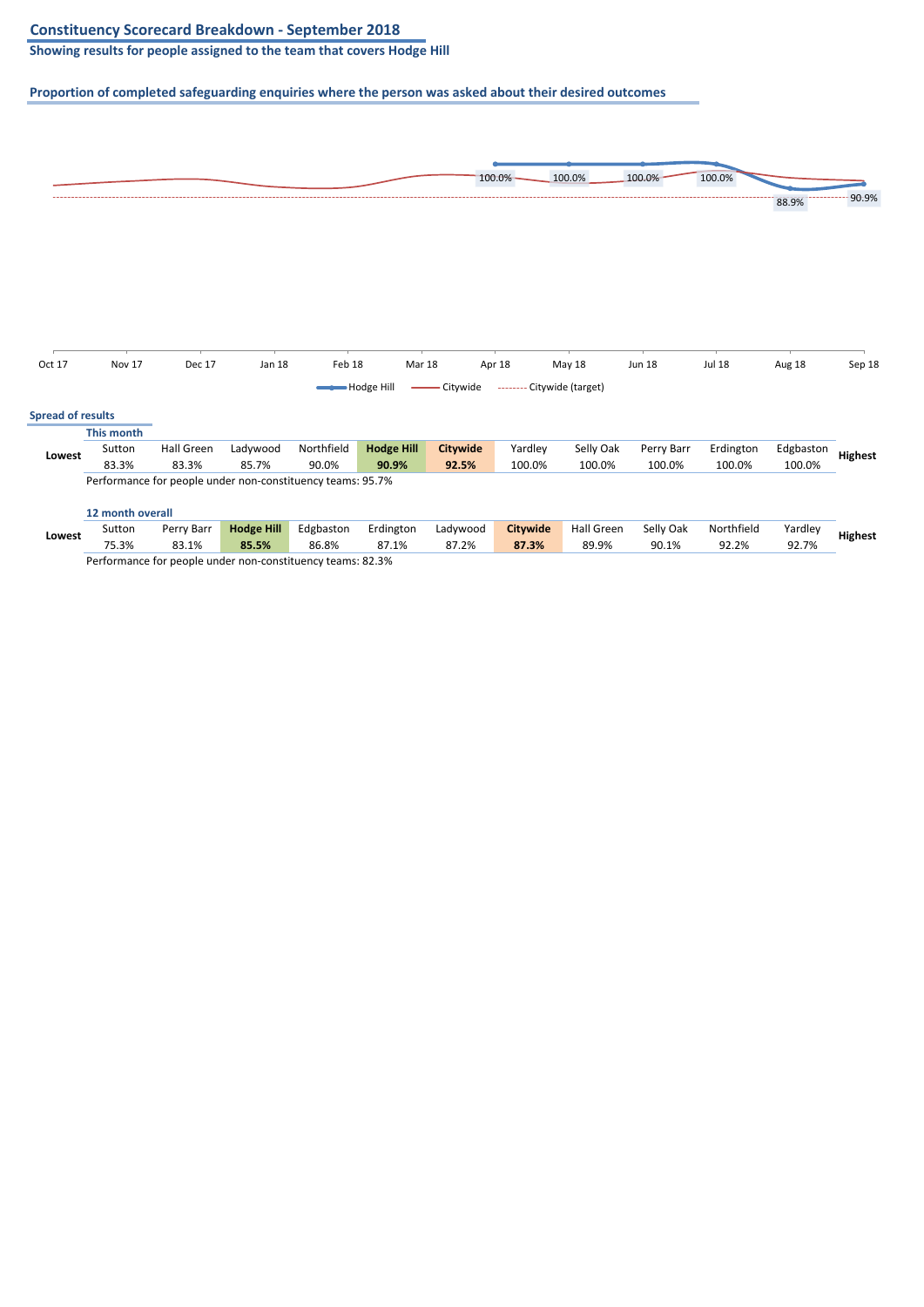**Showing results for people assigned to the team that covers Ladywood**

![](_page_8_Figure_3.jpeg)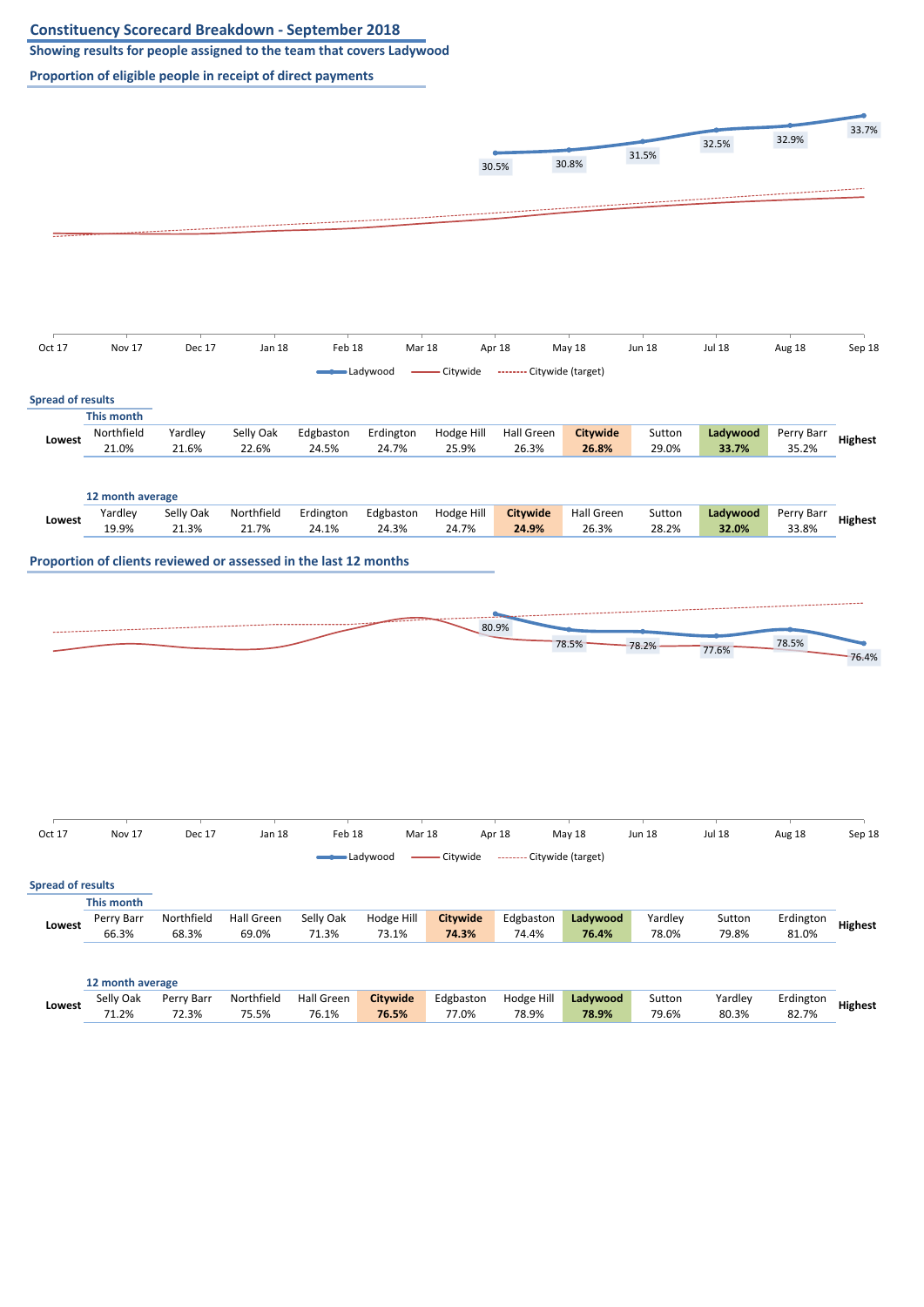**Showing results for people assigned to the team that covers Ladywood**

![](_page_9_Figure_3.jpeg)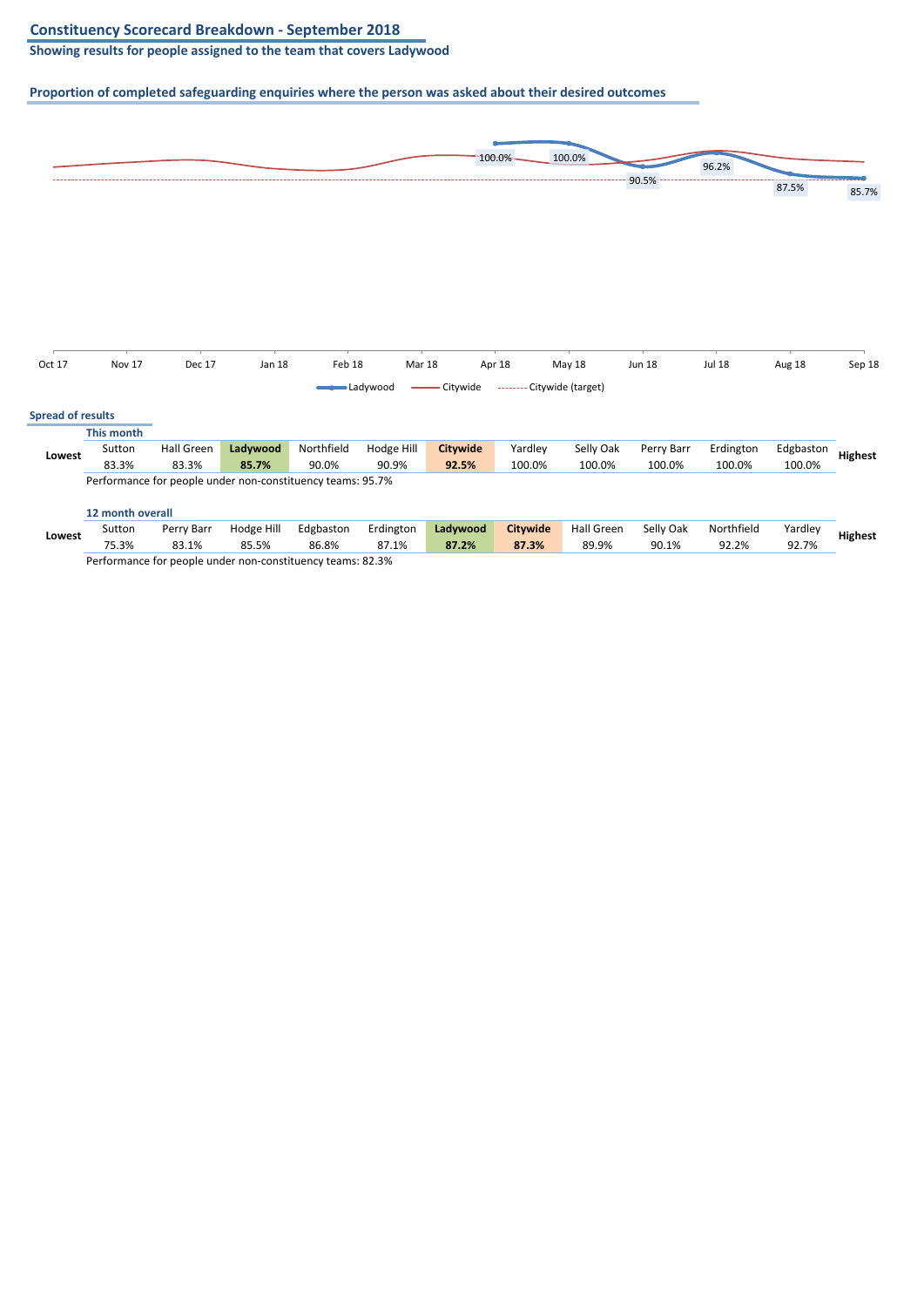**Showing results for people assigned to the team that covers Northfield**

![](_page_10_Figure_3.jpeg)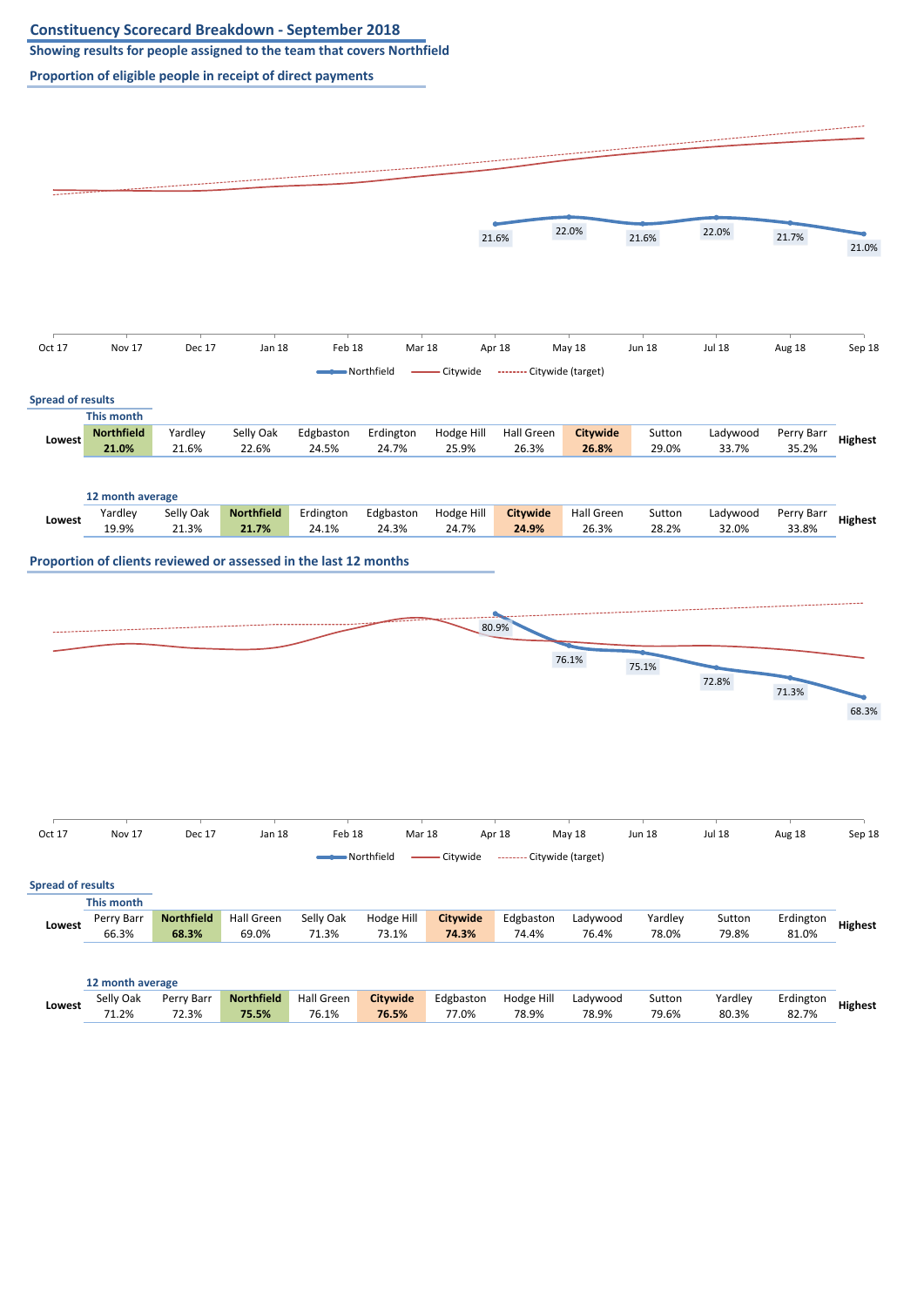**Showing results for people assigned to the team that covers Northfield**

![](_page_11_Figure_3.jpeg)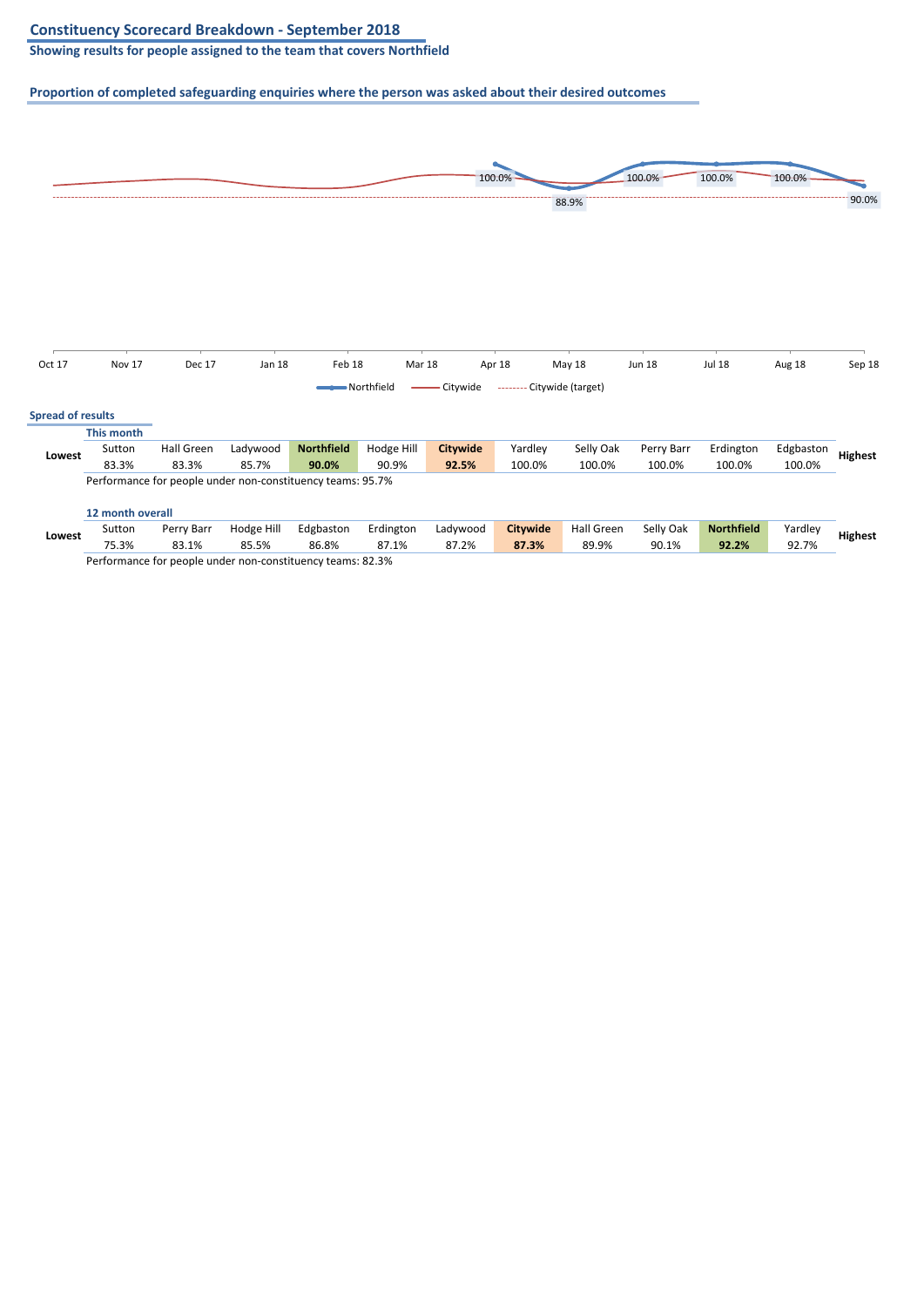**Showing results for people assigned to the team that covers Perry Barr**

![](_page_12_Figure_3.jpeg)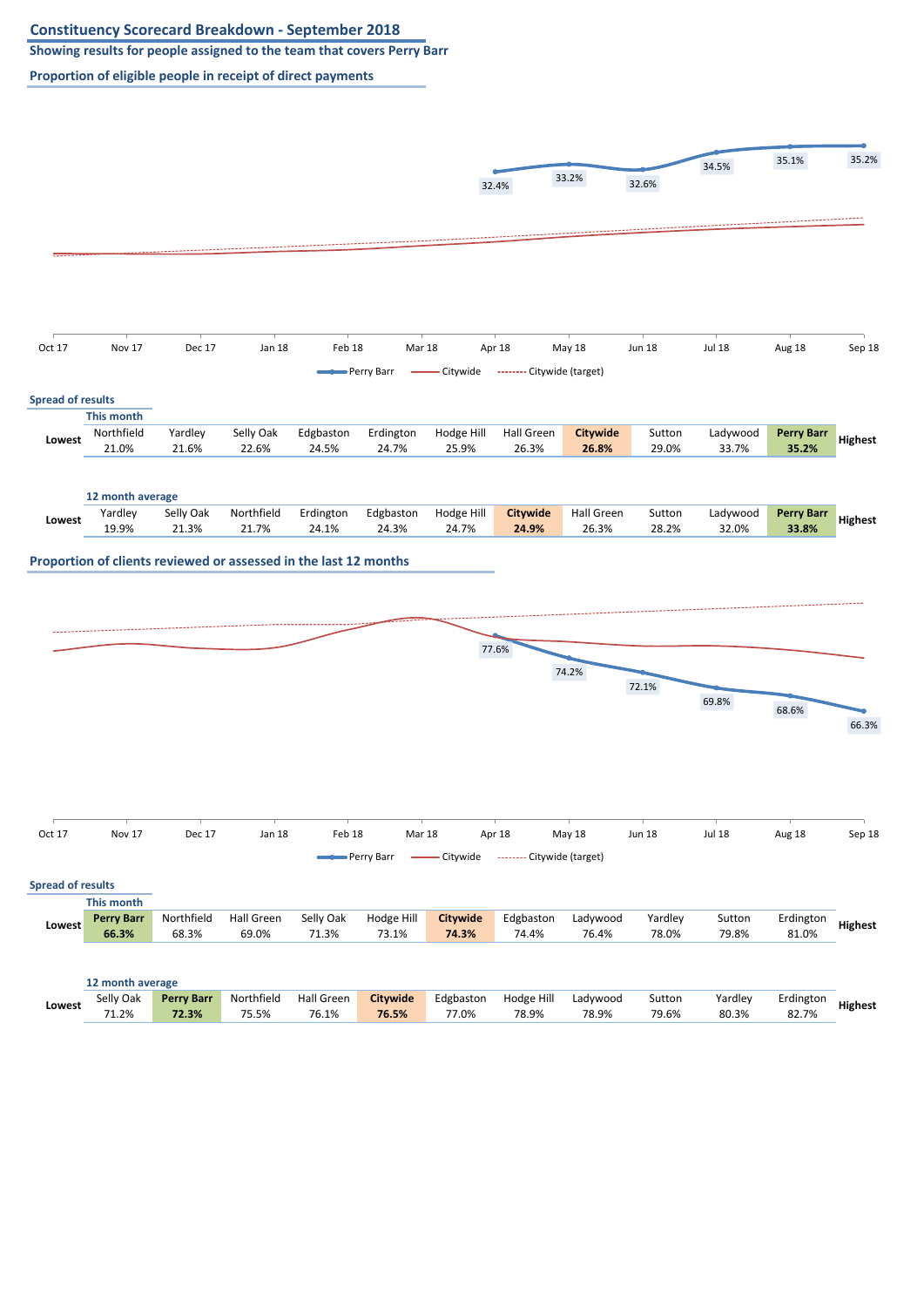**Showing results for people assigned to the team that covers Perry Barr**

![](_page_13_Figure_3.jpeg)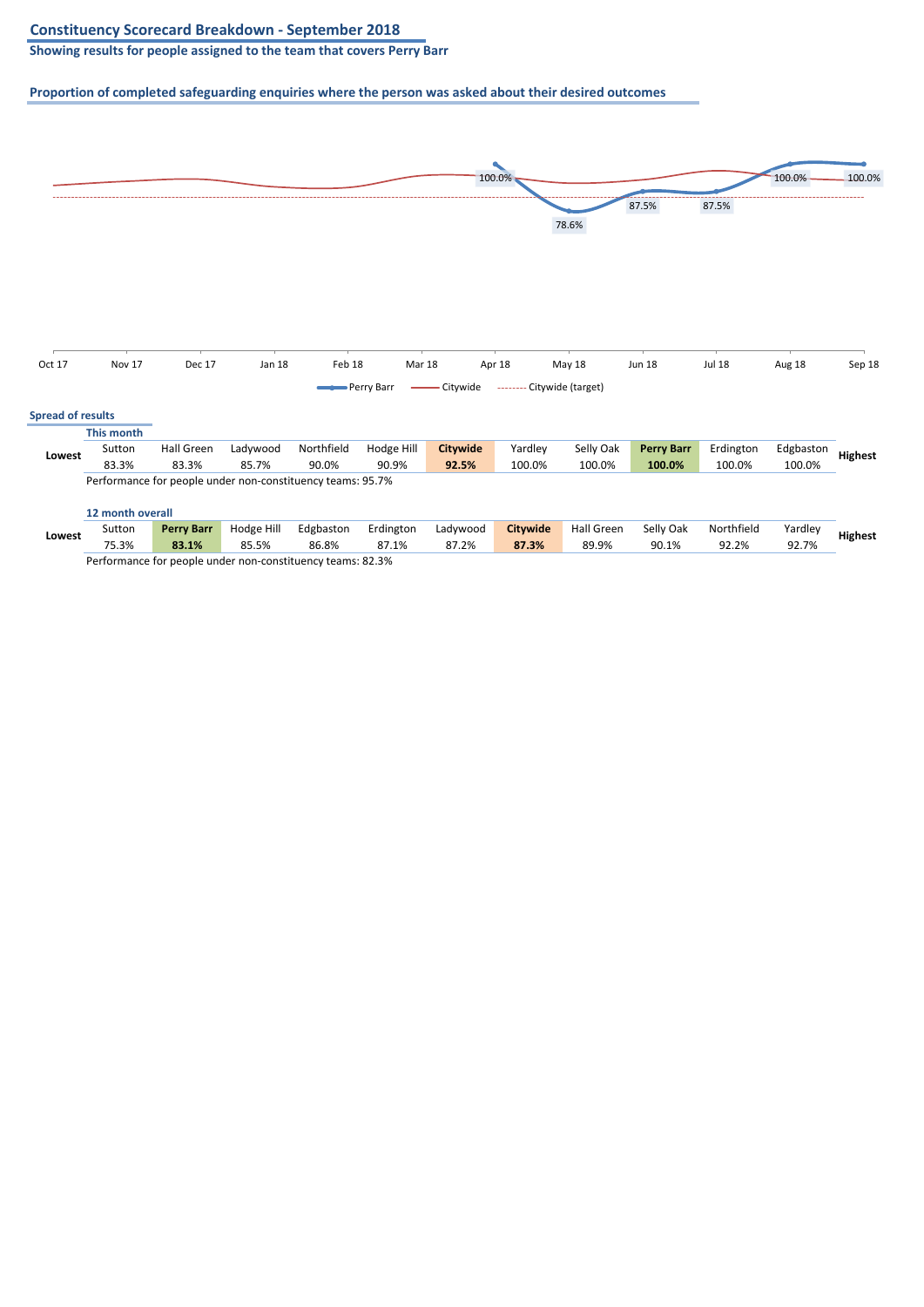**Showing results for people assigned to the team that covers Selly Oak**

![](_page_14_Figure_3.jpeg)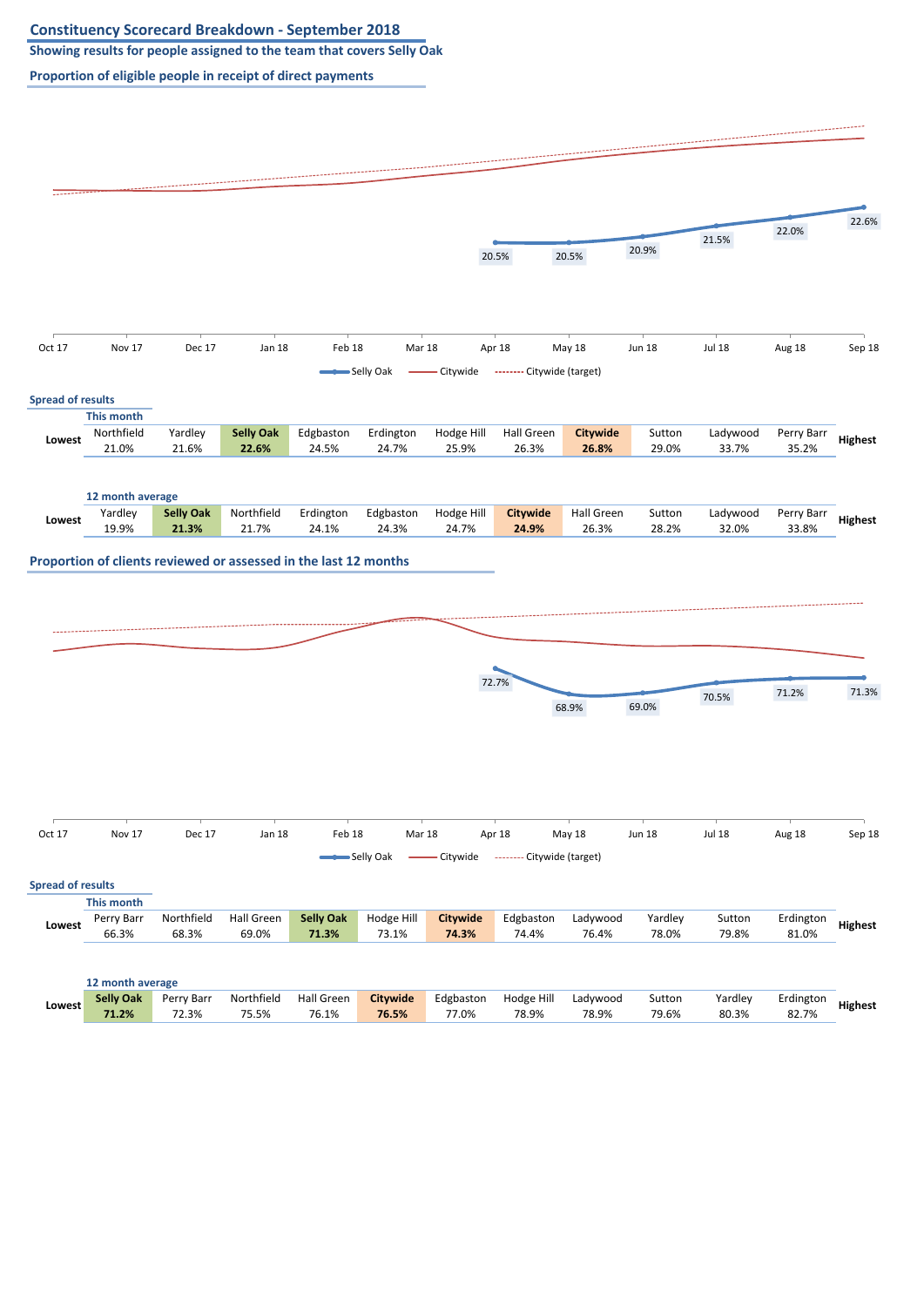**Showing results for people assigned to the team that covers Selly Oak**

![](_page_15_Figure_3.jpeg)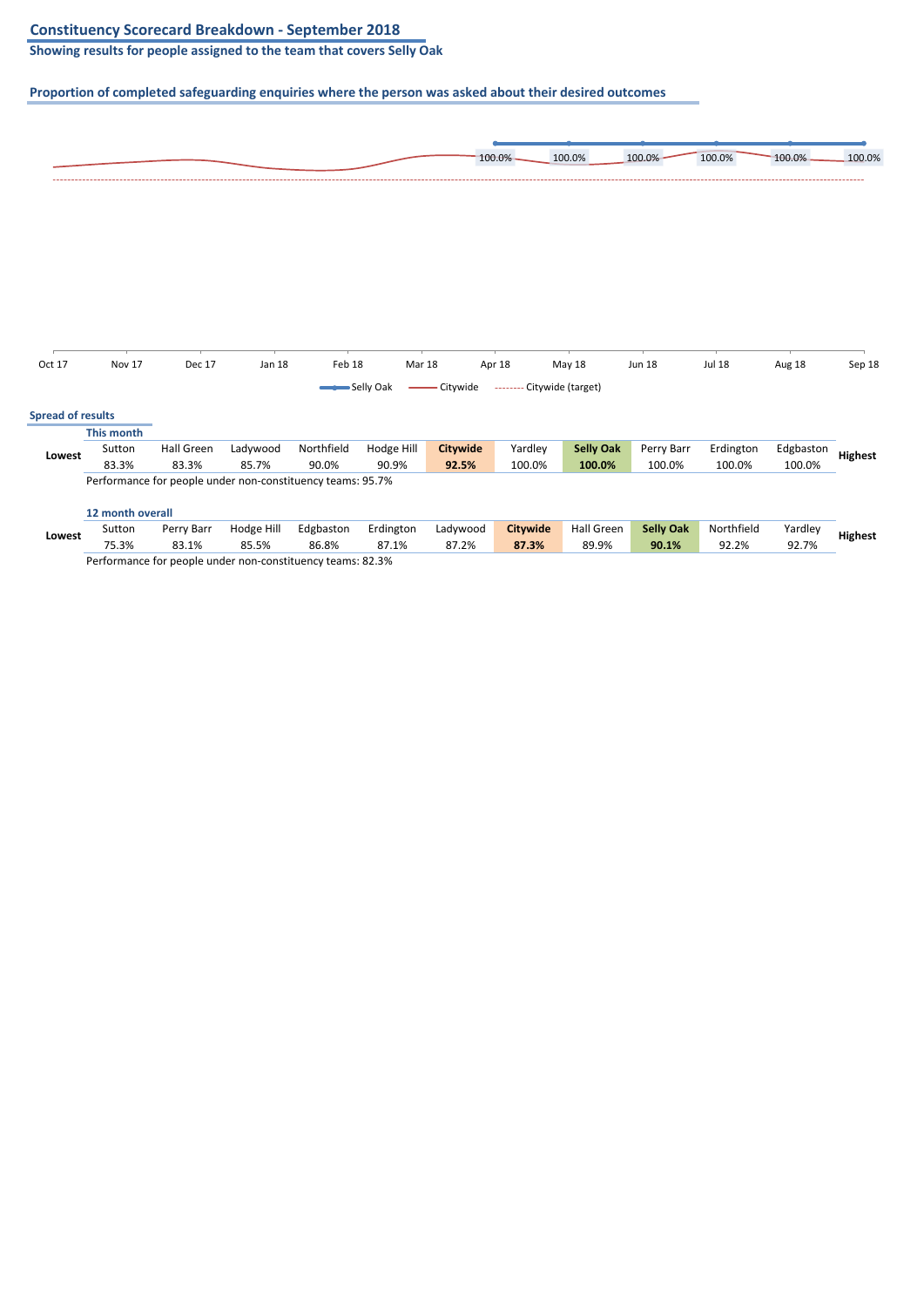**Showing results for people assigned to the team that covers Sutton Coldfield**

![](_page_16_Figure_3.jpeg)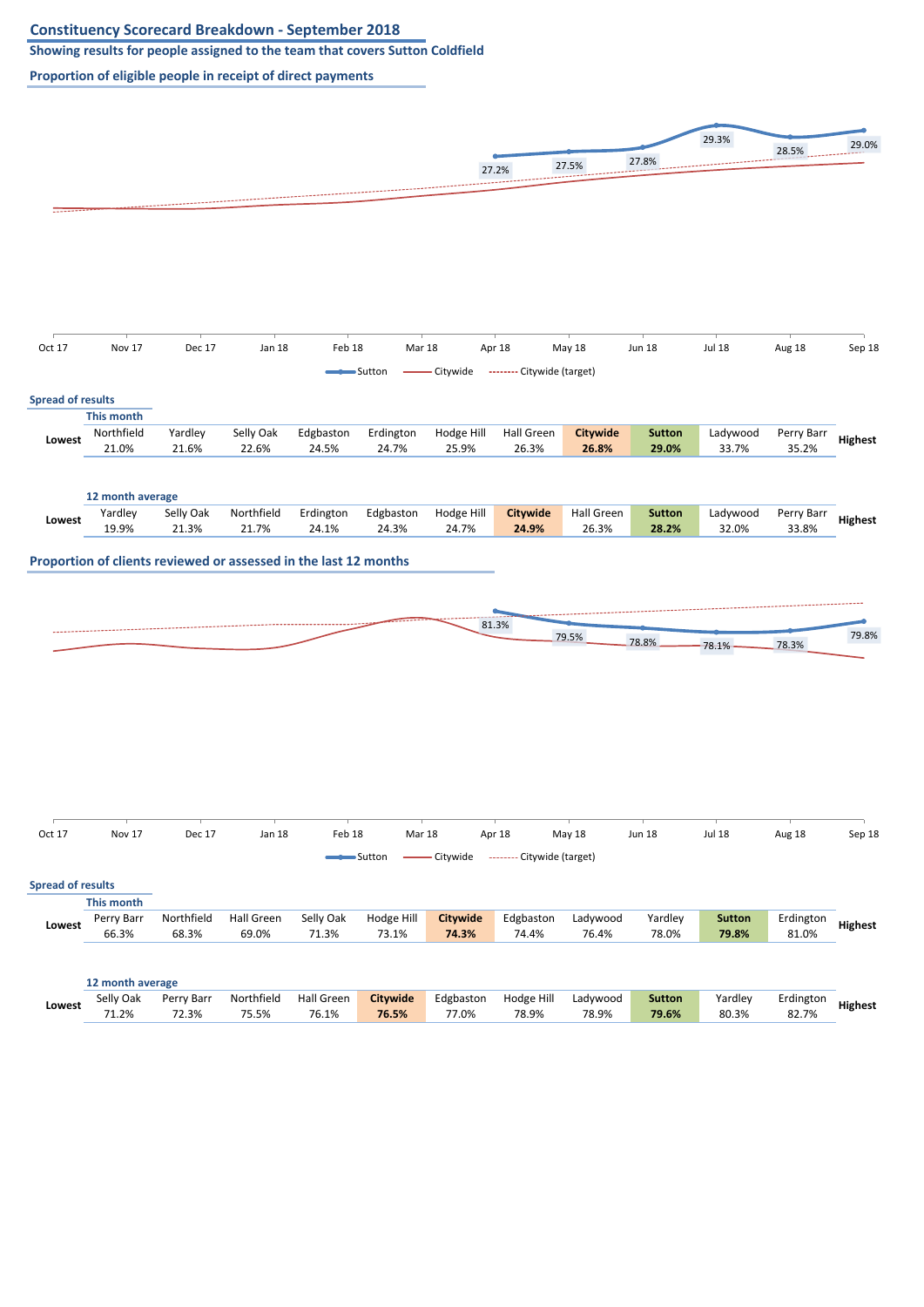**Showing results for people assigned to the team that covers Sutton Coldfield**

![](_page_17_Figure_3.jpeg)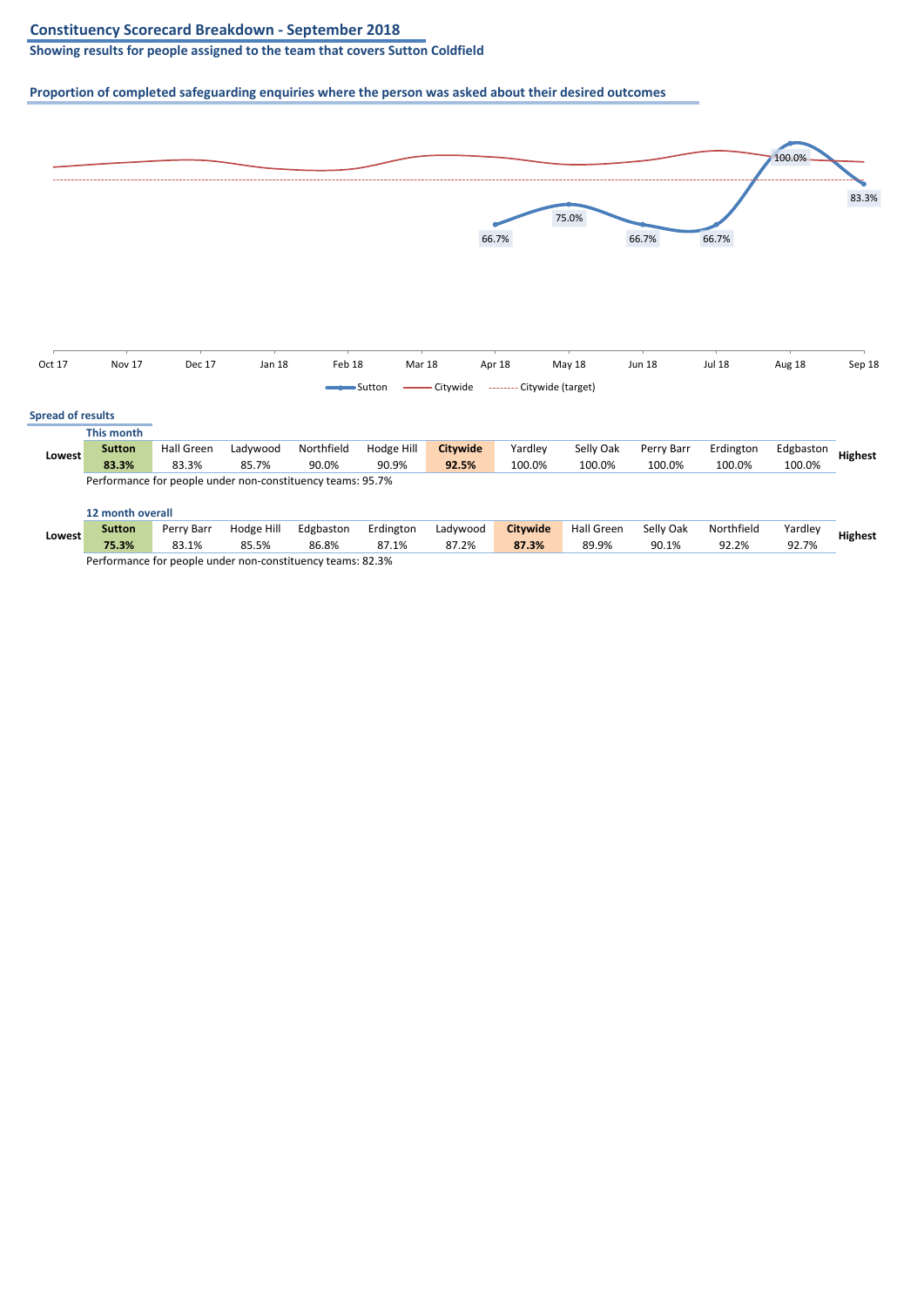**Showing results for people assigned to the team that covers Yardley**

![](_page_18_Figure_3.jpeg)